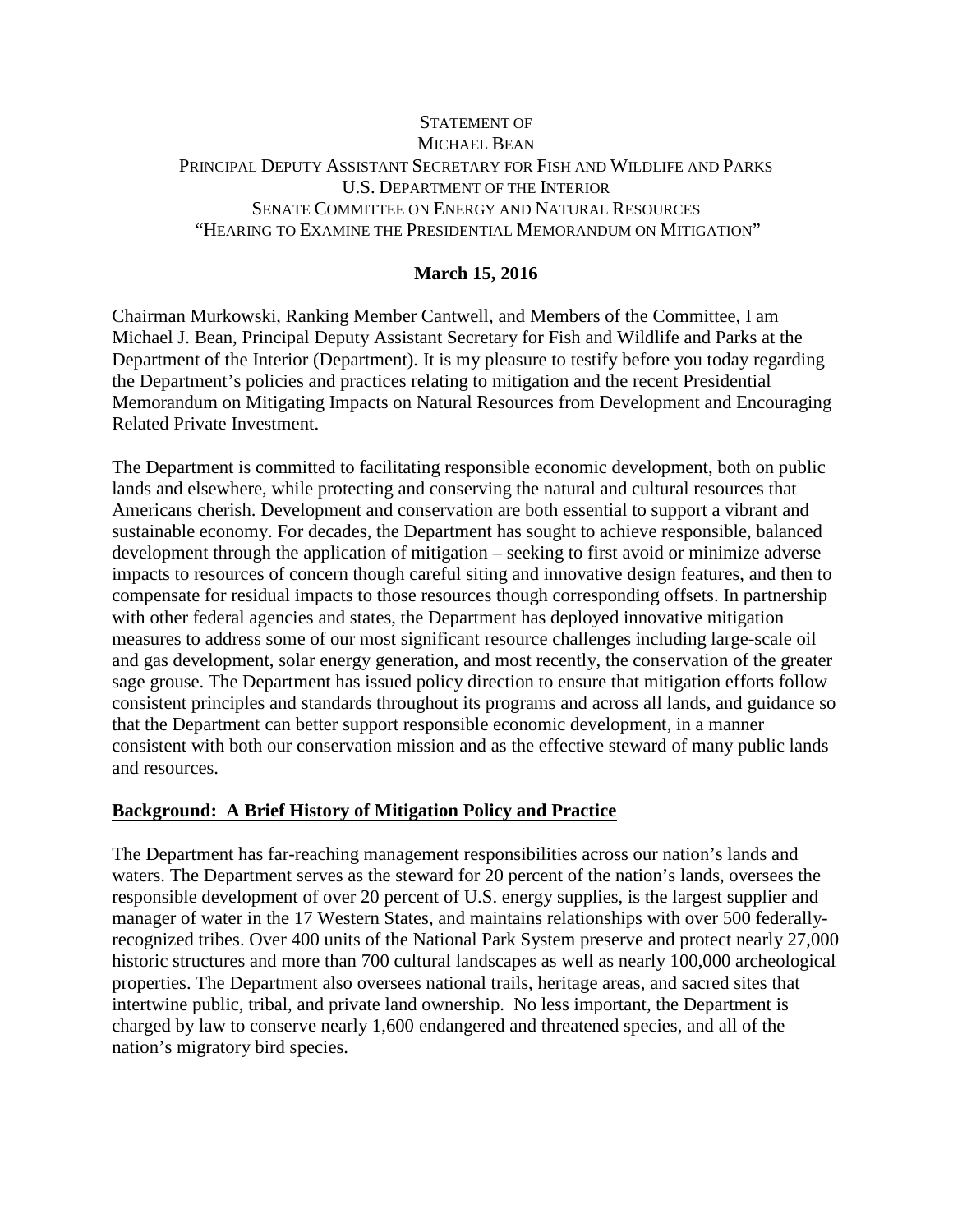Given the inherent and sometimes difficult conflicts associated with the Department's responsibilities for both facilitating development and conserving the natural and cultural resources of the Nation's lands and waters, effective mitigation of the impacts of development is critical in enabling the Department to fulfill its statutory mandates. Those statutory mandates go back many decades. For example, the Fish and Wildlife Coordination Act of 1934 included requirements that were the first formal expressions in law of a duty to minimize the negative environmental impacts of major water resource development projects and to compensate for those impacts that remained – giving birth to the core ideas of what we now label as environmental mitigation.

The Coordination Act was a response to an era of big dam building and reflected a concern for the impact of those dams on salmon and other anadromous fish. As originally enacted in 1934, it required consultation with the Bureau of Fisheries (as the Fish and Wildlife Service was then known) prior to the construction of any dam to determine if fish ladders or other aids to migration were necessary and economically practical to minimize impacts on fish populations. It required as well the opportunity to use the impounded waters for hatcheries to offset impacts that could not otherwise be avoided.

The duties imposed by the Coordination Act were reinforced and expanded by the National Environmental Policy Act of 1969 (NEPA). Under NEPA and its implementing regulations, all federal agencies have a duty to assess the impacts of the major actions they propose to undertake and to consider reasonable alternatives to reduce or eliminate those impacts. The U.S. Fish and Wildlife Service, as the federal agency charged by Congress in the Fish and Wildlife Act of 1956 with the responsibility for management, conservation and protection of fish and wildlife resources, routinely recommends mitigation measures to other federal agencies through the NEPA process.

The experience gained in implementing the Coordination Act and NEPA informed the promulgation by the Service of a formal mitigation policy in 1981, a policy still in effect today. The following year, in 1982, Congress gave a significant new mitigation responsibility to the Service when it amended the Endangered Species Act (ESA) to authorize permits allowing the taking of endangered species incidental to otherwise lawful activities. Before it may issue such a permit, however, the Service must find that the permit applicant has developed a conservation plan that will mitigate the impacts of such taking "to the maximum extent practicable." These habitat conservation planning provisions of Section 10 of the ESA have proven sufficiently flexible to provide the basis for permitting both small, single-landowner development projects and broader regional conservation plans encompassing multiple projects undertaken by multiple landowners or project proponents.

Contemporary understanding of mitigation has thus benefited from decades of scientific advances and experience implementing the National Environmental Policy Act (NEPA), the Endangered Species Act (ESA), and other laws, in particular the Clean Water Act (CWA), Section 404 of which requires a permit from the Army Corps of Engineers for the discharge of dredged or fill material in wetlands and other waters of the United States. Because much of the lands in Alaska contain wetlands under the jurisdiction of the CWA, the Department works closely with the Army Corps of Engineers to ensure mitigation requirements are consistent with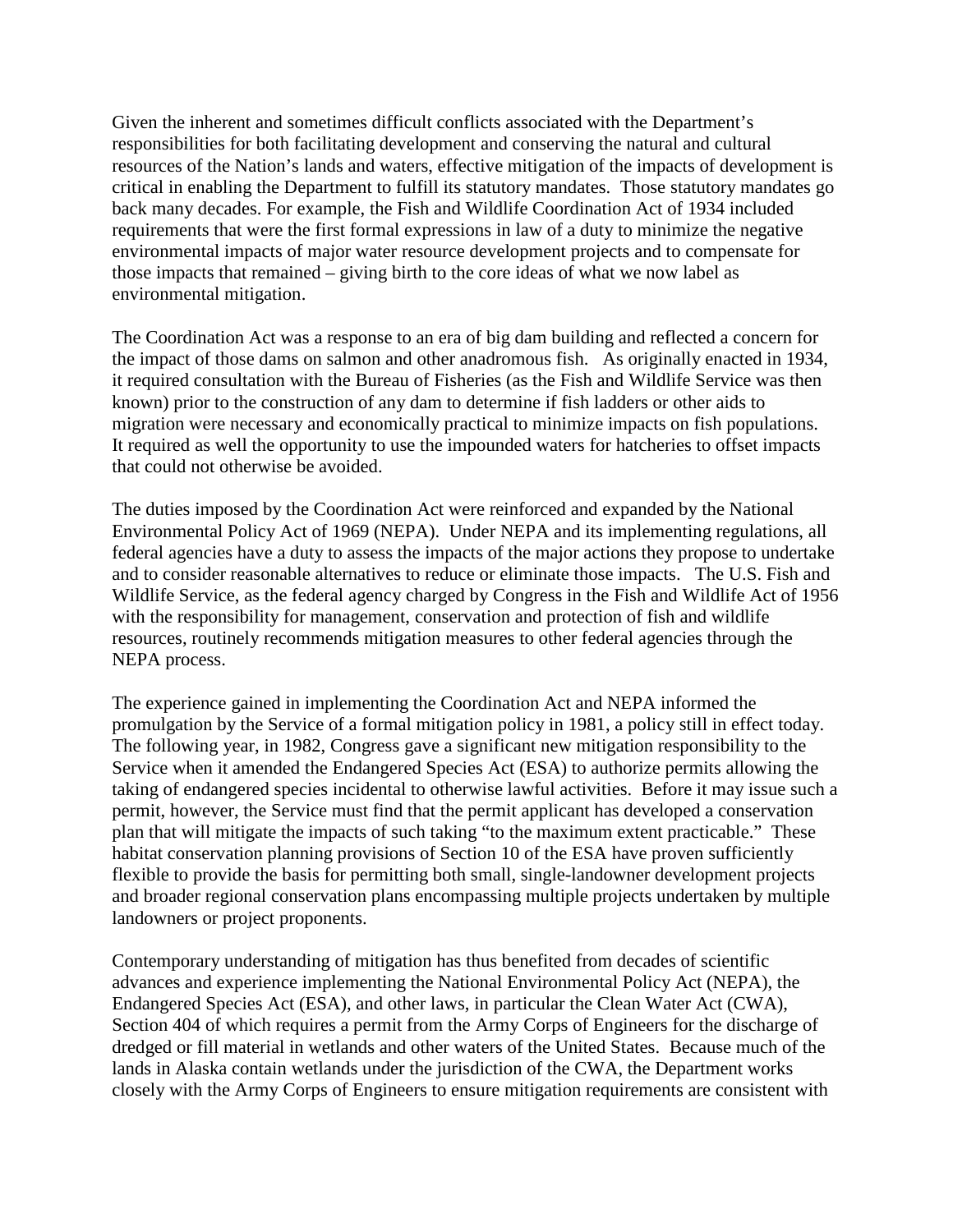CWA permitting. For other resources – such as key subsistence use areas on the North Slope of Alaska – the Bureau of Land Management (BLM) identifies appropriate mitigation actions during project design based on Departmental and agency policy, Resource Management Plans, Regional Mitigation Strategies, and through public review and engagement with state and local governments, tribes, Alaska Native corporations, and other stakeholders.

### **Improving Mitigation Effectiveness**

Early mitigation efforts had a mixed record of success. That so many of the anadromous fish populations of the Pacific Northwest are now in danger of extinction is compelling evidence that the fish ladder and hatchery solution to the challenge of big dams did not prevent dramatic resource losses. In add[i](#page-6-0)tion, an extensive literature<sup>1</sup> documents the frequent failure of early wetland compensatory mitigation efforts due to poor siting, inadequate monitoring, lack of longterm assurances, and other problems. The Corps of Engineers and the Environmental Protection Agency dealt constructively and broadly with these issues in a widely praised mitigation rule issued in 2008 by the previous administration.

That 2008 rule articulated many of the principles that have been subsequently incorporated into the Department's policies, improving consistency, transparency and predictability on how mitigation measures will be applied. For example, the 2008 mitigation rule ensures a level playing field among providers of compensation by holding all forms of compensatory mitigation to equivalent standards regardless of whether the compensation is provided by a mitigation bank, an in-lieu fee program, or by the permit applicant. The 2008 rule also focuses on how and where compensatory mitigation is planned, implemented, and managed to improve its ecological success and sustainability. The Department's policy, and bureau policies in development, will reflect and build upon this extensive history of mitigation as applied under Section 404 of the Clean Water Act.

In the fall of 2013, Secretary Jewell released Secretarial Order 3330, *Improving Mitigation Policies and Practices of the Department of the Interior*. Secretary Jewell directed the Department and each of its bureaus to follow a common set of principles for its mitigation decisions and to use a landscape-scale approach to guide the siting of compensatory mitigation efforts.

The Departmental policy issued last fall was one of many steps to be completed in response to Secretary's Order 3330, reaffirming the Department's authority to require and determine the scope of compensatory mitigation; establishing a goal for the conservation outcomes of mitigation investments; enumerating standards when implementing landscape-scale mitigation approaches, and; outlining responsibilities of bureaus and offices in fulfilling the goals established in SO 3330. Furthermore, consistent with Secretarial Order 3330 and the Departmental Policy, the Department's bureaus are also working to revise and finalize their mitigation policies to ensure they are responsive to emerging best practices and compatible with similar policies being developed by sister agencies and states. On March 7, 2016, the FWS announced proposed revisions to its mitigation policy to provide a broad and flexible framework to promote efficient and effective conservation measures that addresses the potential negative effects of development, while facilitating review and approval of development projects. The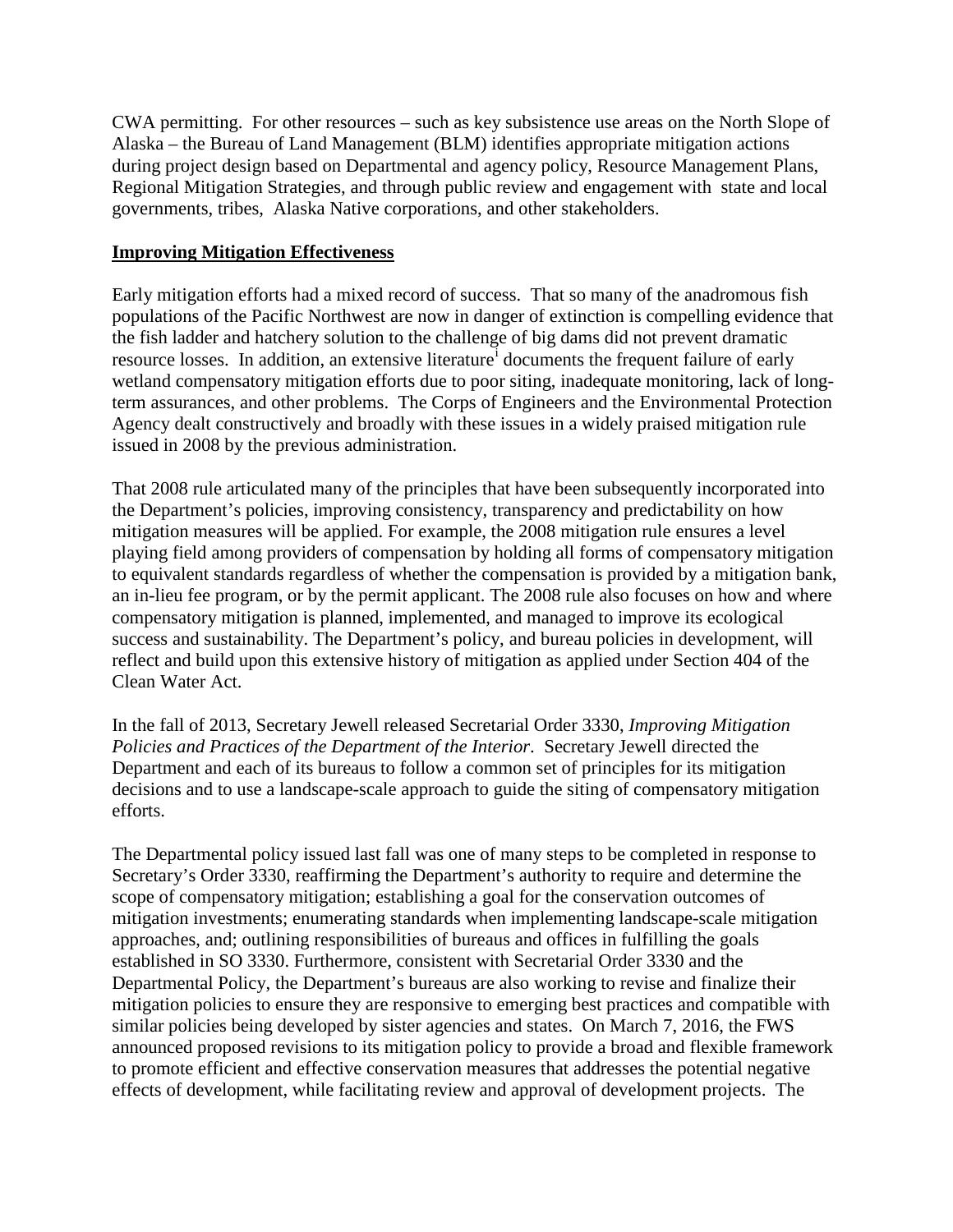public will have the opportunity to review and comment on the revised policy through May 9, 2016.

The Departmental policy was issued contemporaneously with issuance by the President of a Presidential Memorandum, *Mitigating Impacts on Natural Resources from Development and Encouraging Related Private Investment.* This memorandum is consistent with and reinforced the mitigation work already ongoing at the Department, encourages private investment in restoration and public-private partnerships, and helps foster opportunities for businesses or nonprofit organizations with relevant expertise to successfully achieve restoration and conservation objectives across all lands. The memorandum was designed to ensure consistency and transparency as agencies across the Federal government develop mitigation measures. The Department is committed to working collaboratively and sharing its experience in developing mitigation measures that provide certainty and predictability to project proponents. The Department is continuing its work with partner agencies, including the Department of Agriculture and Environmental Protection Agency, to share and adopt a common set of best practices to create a regulatory environment that allows us to build the economy while protecting healthy ecosystems.

As previously noted, concurrent with the release of the Presidential Memorandum, the Department issued formal policy and guidance to its bureaus and offices to best implement mitigation measures associated with legal and regulatory responsibilities and the management of Federal lands, waters, and other natural and cultural resources under its jurisdiction, using the best available science and landscape-scale approaches. The Departmental policy is intended to improve permitting processes and help achieve beneficial outcomes for project proponents, impacted communities and the environment. By implementing this policy, the Department will effectively avoid, minimize, and compensate for impacts to Department-managed resources and their values, services, and functions; provide project developers with added predictability and efficient, timely environmental reviews; improve the resilience of our Nation's resources in the face of climate change; encourage strategic conservation investments in land and other resources; increase compensatory mitigation effectiveness, durability, transparency, and consistency; and better utilize mitigation measures to help achieve our goals.

When assessing appropriate mitigation options, the Department relies upon a long established general mitigation hierarchy – first seeking to avoid impacts, then minimizing them, and then compensating for unavoidable impacts that could impair resource functions or values. The Department works proactively with project proponents to assist them in designing and siting projects so that proposed projects can have fewer adverse impacts to resources of concern. For example, for broad-scale siting, the BLM's Land Use Plan decisions, Rapid Ecoregional Assessments, and many geospatial files provide a means to identify areas, at a landscape scale, with little to no resource conflicts and where siting may result in fewer potential impacts. By avoiding adverse impacts in the first place, there is no less need to take further action to minimize or compensate for such impacts. As another example, the U.S. Fish and Wildlife Service's voluntary Wind Energy Guidelines provide a structured, scientific process for addressing wildlife conservation concerns at all stages of land-based wind energy development. They provide developers with resources to evaluate risk and make siting and operational decisions, resulting in fewer projects planned in high risk areas. They also incorporate best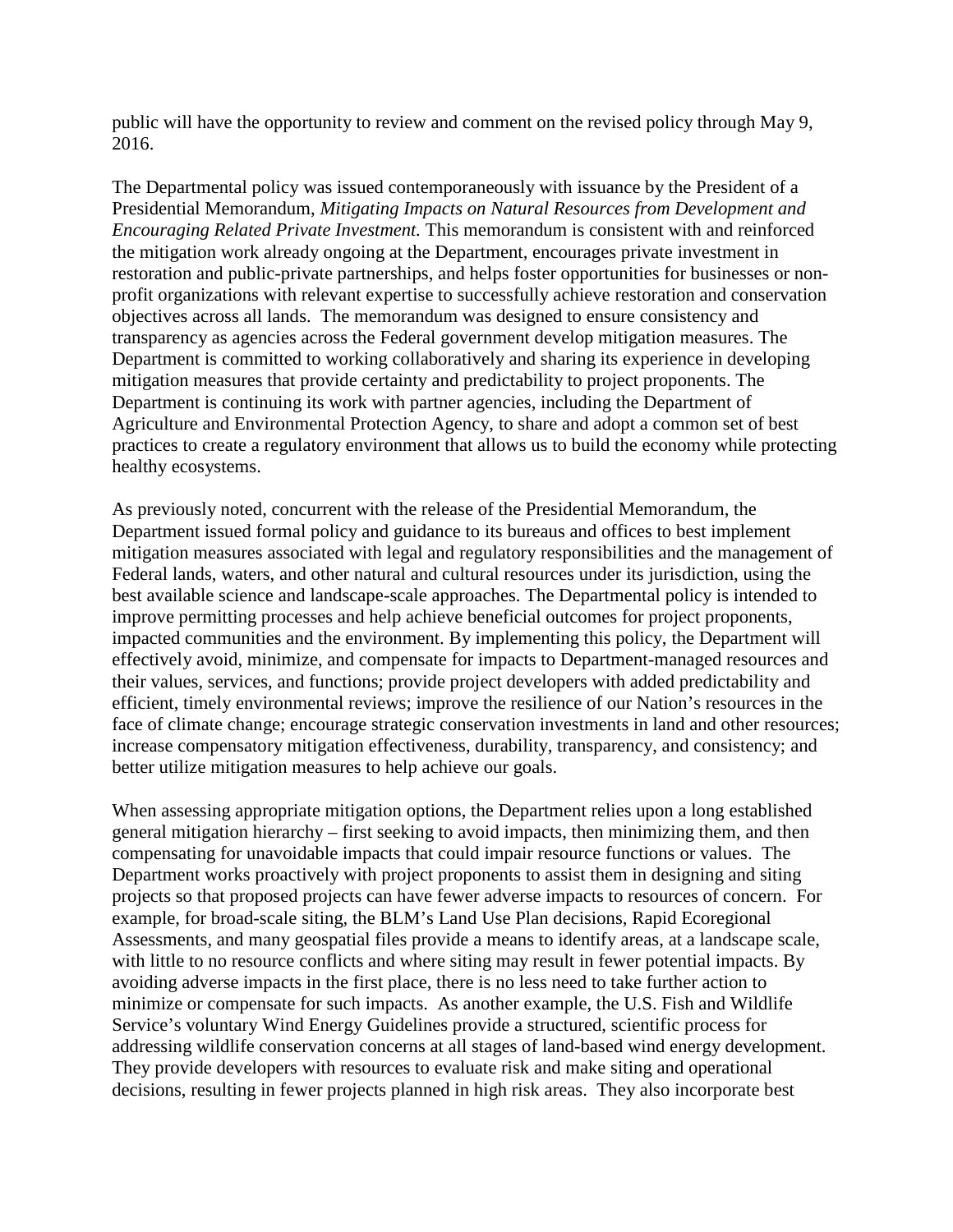management practices to assist wind energy developers in minimizing impacts to wildlife resources.

Frequently, however, it is not practical to avoid adverse impacts altogether. In these cases, the Department works with project proponents to minimize impacts by altering design features and implementing best management practices. Finally, the Department may consider implementing compensatory mitigation to benefit important, scarce, and sensitive resources when adverse impacts are expected to remain. Compensatory mitigation is not considered until after all appropriate and practicable avoidance and minimization measures have been applied, consistent with the general mitigation hierarchy and the 2008 Mitigation Rule. Together, cooperative work with the applicant and the implementation of the mitigation hierarchy can lead to successful development projects with improved outcomes for local communities, the project proponent, and the environment.

#### **Deploying Effective Mitigation**

The principles and approaches described above have been instrumental in achieving effective mitigation outcomes. For example, the Department has mitigated project impacts by responsibly siting solar development through the Western Solar Plan, which established Solar Energy Zones for development, identified key design features, and called for regional mitigation strategies to direct compensatory investments. In March 2014, the BLM released the first of these regional mitigation strategies for the Dry Lake Solar Energy Zone in Nevada. This strategy supported the BLM's first ever competitive offer of public lands for solar energy development, a sale that brought in \$5.8 million in high bids from project developers. By identifying mitigation responsibilities upfront, the BLM provided increased certainty to project developers and increased the efficiency of its public review of these projects. Just recently, employing this mitigation approach, the Bureau completed this review and approved the three projects within 10 months, less than half the amount of time approval took under the previous project-by-project system.

Innovative mitigation approaches are also helping the Department and eleven Western states conserve greater sage-grouse habitat and support sustainable economic development across the West. This past September, the U.S. Fish and Wildlife Service concluded that the iconic rangeland bird did not warrant protection under ESA, due to the collective efforts by the states, partner agencies, and other partners. The U.S. Forest Service and BLM issued Records of Decisions finalizing 98 land use plans to outline a framework for sage-grouse conservation, including required mitigation for certain impacts to greater sage grouse habitat and the commitment to collaboratively develop mitigation strategies with states and partner agencies across the sagebrush landscape. These collaborative strategies will identify and direct mitigation investments to protect and restore sage-grouse habitat in areas of highest value. A similar cooperative partnership in Wyoming has led to the approval of the first greater sage-grouse mitigation bank earlier this year.

Similarly, a recent landmark agreement among the U.S. Fish and Wildlife Service, the BLM, and Barrick Gold of North America in Nevada established a conservation bank that allows the mining company to accumulate credits for successful mitigation projects that protect and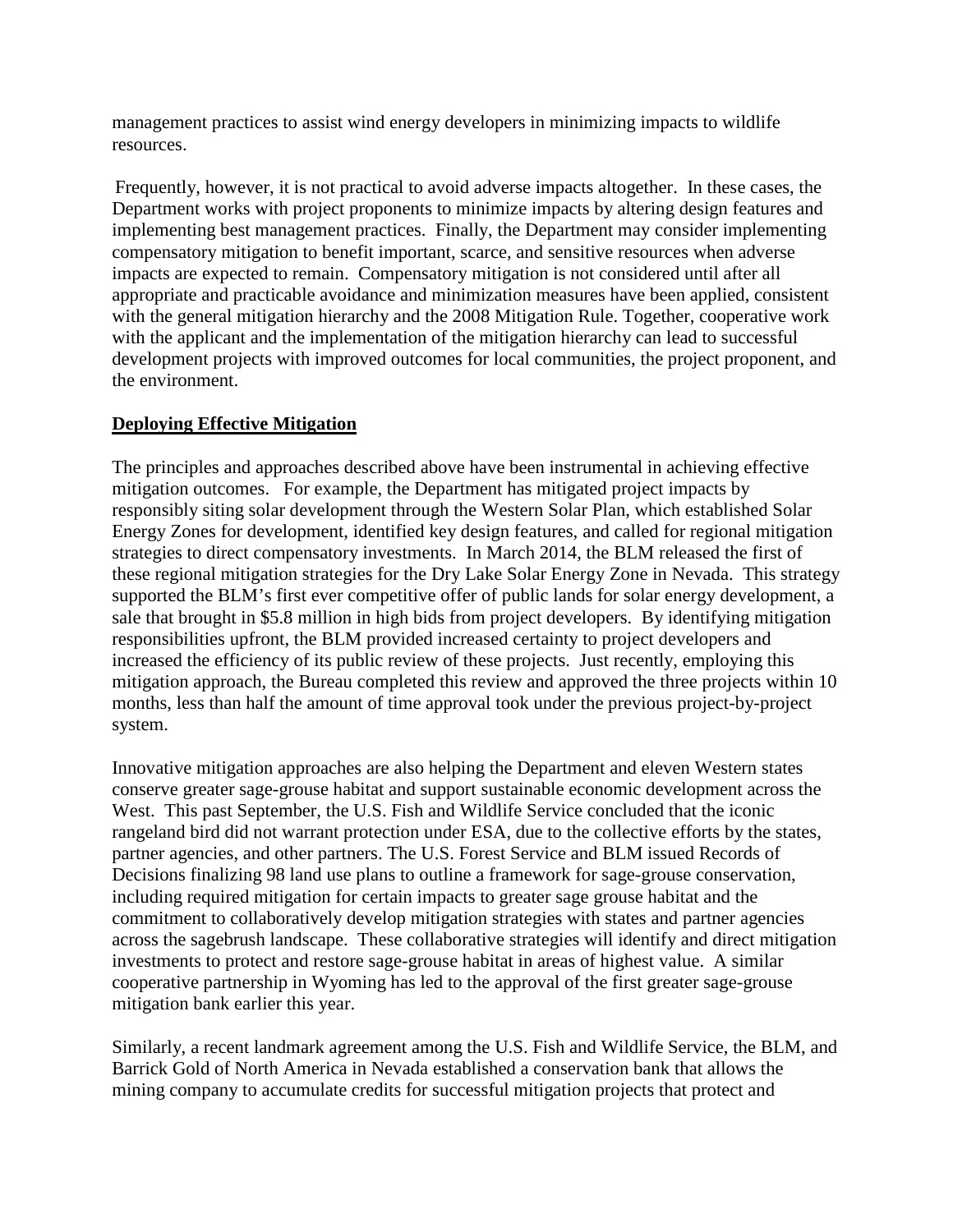enhance greater sage-grouse habitat on the company's ranch lands. As a result, Barrick gained certainty that the credits from early conservation actions can be used to offset impacts to habitat from the company's planned future mine expansion on public lands. The Barrick agreement sets an important precedent for public-private mitigation partnerships and a model for the development of advance mitigation strategies at the federal and state levels. Moreover, the agreement is particularly noteworthy because it uses a transparent and repeatable methodology to measure both project impacts and the benefits of compensatory actions to offset them.

Last year in Alaska, the BLM issued a Record of Decision for the Greater Mooses Tooth 1 project, the first oil and gas development project on Federal lands in the National Petroleum Reserve in Alaska. The decision issued by the BLM provided for up to 33 development and injection wells on a single well pad and incorporated a responsible package of mitigation measures, including a suite of best management practices to avoid or minimize project impacts and a voluntary \$8 million contribution from the project proponent into a compensatory mitigation fund. Inclusion of this mitigation package helped to solve significant resource issues, including ensuring that the permitted project minimized impacts to the subsistence use in the project vicinity for local communities. The compensatory mitigation fund provides an important opportunity to help bolster subsistence resources across the landscape. Following approval of the project, the BLM continues to work with local Native communities, industry, state and Federal agencies, and the public to develop a regional mitigation strategy that will increase predictability and certainty for future development while ensuring ongoing protection of important resources in the northeast corner of the 23-million acre reserve.

## **Fostering Private Investment**

There are opportunities for private investment to play an important role in expanding mitigation options, reducing mitigation costs, and improving mitigation effectiveness. For example, as long ago as the 1980s, entrepreneurial investors began to recognize that it might be possible to anticipate and meet future mitigation needs under the Clean Water Act associated with future transportation projects, commercial development, or other activities. By restoring or enhancing wetlands in advance of such projects, they hoped to be able to offer project proponents a mitigation alternative in the form of purchasing credits earned for such anticipatory measures. From this recognition the concept of mitigation banking was born. In brief, a mitigation bank is a location-appropriate site where natural resources (typically wetlands or endangered species) are conserved (sometimes after being displaced at a separate location) and managed in perpetuity for the purpose of suitably offsetting unavoidable impacts to the same types of resources elsewhere.

Mitigation banking has come to play a very important role in the administration of the Clean Water Act. More than 1,400 mitigation banks have been approved by the Army Corps of Engineers. Details regarding each of these banks, as well as related "in-lieu fee" mitigation programs are available on the Army Corps of Engineers RIBITs web site (RIBITS stands for Regulatory In-lieu fee and Banking Information Tracking System). According to a 2015 study by the Army Corps' Institute for Water Resources, 41% of the projects for which compensatory mitigation was required during the period 2010 to 2014 met those mitigation requirements through the purchase of bank credits. Another 11% did so by using credits from in-lieu fee mitigation programs. Thus, project proponents clearly perceive these forms of compensatory